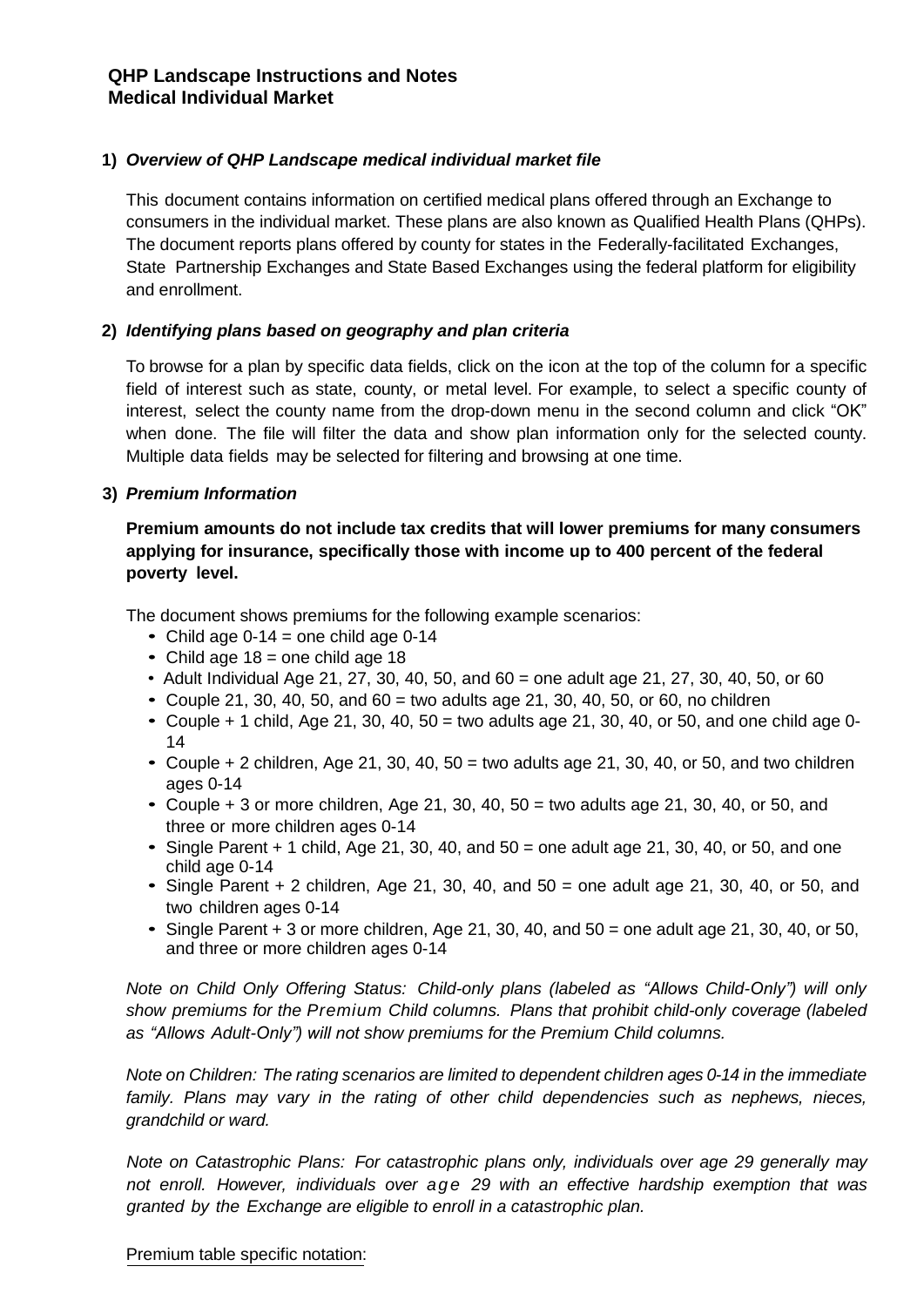#### ++ Premiums forthcoming

#### **4)** *Standardized Plan Design*

The document indicates whether the medical plan is a standardized plan design. An issuer may have up to five unique plans in each metal level that follow the standardized plan design for that metal level.

## **5)** *Customer Service and Plan Materials*

The document shows phone numbers and links to the following plan resources:

- *•* Customer service phone numbers (local, toll-free, TTY)
- *•* Network URL
- *•* Plan brochure URL
- *•* Summary of benefits URL
- *•* Drug formulary URL

## **6)** *Dental Benefit Information*

The document indicates whether the medical plan covers adult dental or child dental services.

## **7)** *EHB Percent of Total Premium*

The document shows Essential Health Benefit (EHB) percent of total premium for each plan.

## **8)** *Cost Sharing Information*

The document shows standard cost sharing information for each plan. Cost sharing information is shown for in-network services (showing first tier where there are multiple in-network tiers), and includes:

- *•* Deductibles: For in-network medical care and drugs (by individual, family, family per person)
- *•* Maximum out of pocket expenses: For in-network medical care and drugs (by individual, family, family per person)
- *•* Copayments and coinsurance for the following in-network services:
	- *◦* Primary care physician
	- *◦* Specialist
	- *◦* Emergency Room
	- *◦* Inpatient facility
	- *◦* Inpatient physician
	- *◦* Generic drugs
	- *◦* Preferred brand drugs
	- *◦* Non-preferred brand drugs
	- *◦* Specialty drugs

The document also shows cost sharing information for silver metal plans that are variants of the standard silver plan. Consumers that qualify for these silver plan variations based on their incomes and family size will see lower out-of-pocket costs. These plans differ from the standard plan by the percentage of health care expenses covered by the plan for a typical group of enrollees (i.e., actuarial value). The actuarial values of these silver plan variants are: 73 Percent Silver, 87 Percent Silver and 94 Percent Silver.

# **9)** *Data Notes*

*Note on Data Source: The data are from issuer submissions of their QHP applications, and were pulled from the Health Insurance Oversight System (HIOS) for Federally-facilitated states and the System for Electronic and Rate Form Filing (SERFF) for State Partnership states and State Based Exchange states that use HealthCare.gov. The data are current as of July 26, 2018, and are subject to change.*